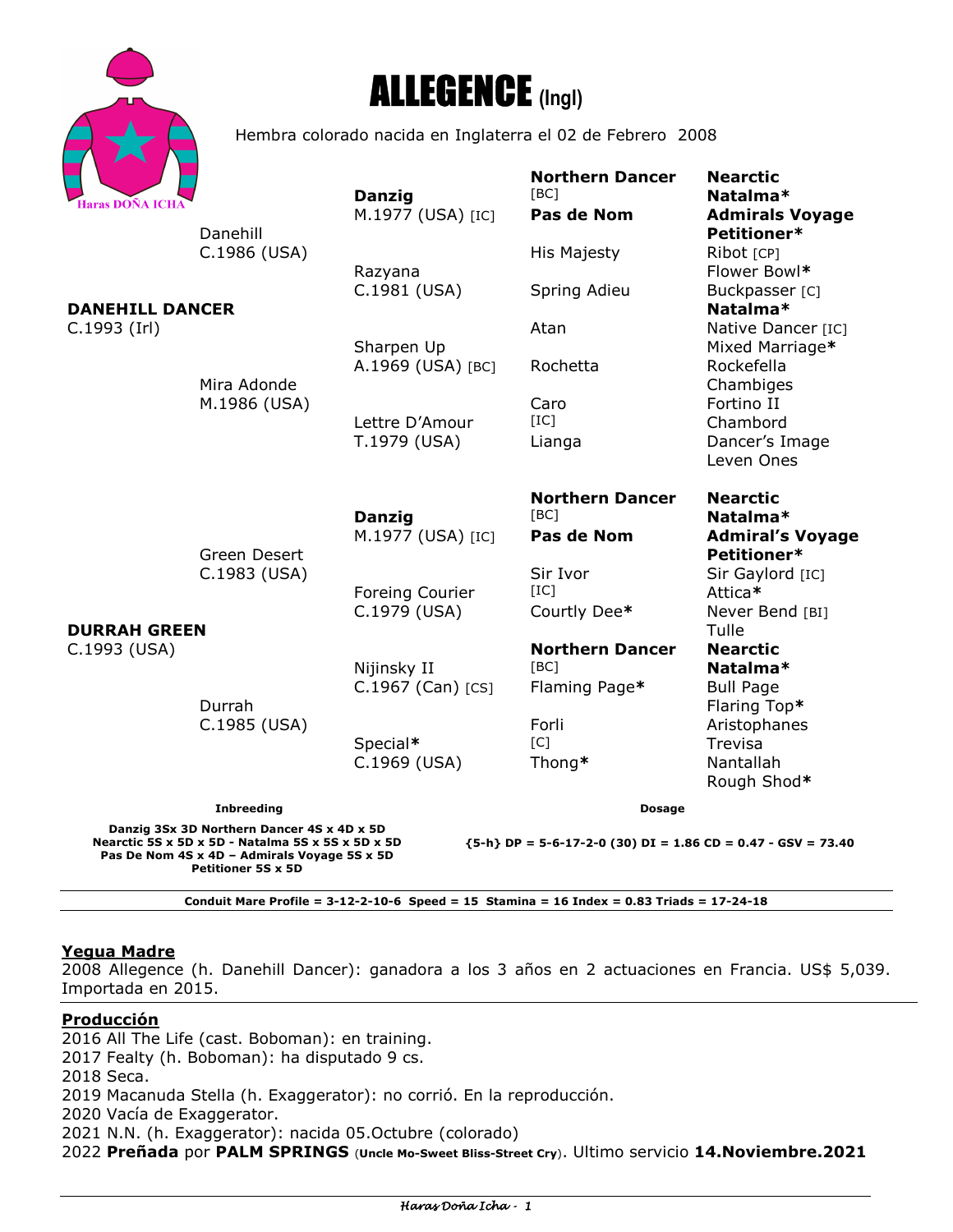# **LINEA PATERNA**

**DANEHILL DANCER (1993).** *Campeón 2 Años en Irlanda, 1995. 3rd top rated 2yr old in Europe in 1995.*  Ganador de 4 cs., incl. Heinz 57 Phoenix Stakes **(Gr.1)**, National Stakes **(Gr.1)**; 2º Generous Dewhurst Stakes **(Gr.1)**, Tripleprint Greenham Stakes **(Gr.3)**; Y en Francia 3º Prix Maurice de Gheest **(Gr.1)**. £ 212,559. Murió, 2017.

Es padre de **AGAIN** (IRE) (Moyglare Stud Stakes**-Gr.1**, Boylesports.com-Irish 1000 Guineas**-Gr.1**, etc.), **ALEXANDER TANGO** (IRE) (Garden City Stakes**-Gr.1**, Derrinstown Stud 1000 Guineas Trial-**Gr.3**, etc.), **ALFRED NOBEL** (IRE) (Camas Park/Ashtown House Phoenix Stakes**-Gr.1**, Netjets Railway Stakes**-Gr.2**, etc. **Padrillo**), **ARAPAHO MISS** (AUS) (Crown Victoria Oaks**-Gr.1**, etc.), **ATOMIC FORCE** (AUS) (The James Boag Galaxy Handicap**-Gr.1**, etc.), **AVE** (GB) (Flower Bowl Invitational Stakes**-Gr.1**, etc.), **CHOISIR** (AUS) (Golden Jubilee Stakes**-Gr.1**, Lightning Stakes**-Gr.1**, etc. **Padrillo Campeón**), **DANCING RAIN** (IRE) (Investec Oaks Stakes**-Gr.1**, etc.), **LIGHT FANTASTIC** (AUS) (Cadbury Australian Guineas**-Gr.1**, etc.), **LILLIE LANGTRY** (IRE) (Coolmore Fusaichi Pegasus Matron Stakes**-Gr.1**, Coronation Stakes**-Gr.1**, etc.), **MASTERCRAFTSMAN** (IRE) (Bank of Scotland (Ire) National Stakes**-Gr.1**, Ind. Waterford Wedgwood Phoenix Stakes**-Gr.1**, St James's Palace Stakes **-Gr.1**, boylesports.com Irish 2000 Guineas**-Gr.1**, etc. **Padrillo**), **MISS BEATRIX** (IRE) (Moyglare Stud Stakes **-Gr.1**, etc.), **PLANTEUR** (IRE) (Prix Ganay-Prix Air Mauritius**-Gr.1**, etc.), **PRIVATE STEER** (AUS) (All Aged Stakes **-Gr.1**, Doncaster Handicap**-Gr.1**, Stradbroke Handicap**-Gr.1**, etc.), **SPECIOSA** (IRE) (Stan James-1000 Guineas **-Gr.1**, etc.), **WHERE OR WHEN** (IRE) (Netjets Queen Elizabeth II Stakes**-Gr.1**, etc. **Padrillo**), etc...

#### **LINEA MATERNA**

# **1ª madre**

- 1993 Durrah Green (h. Green Desert): ganadora en Irlanda. Madre de:
	- 1998 Strike The Green (m. Smart Strike): ganador a los 2 años en 8 actuaciones en Inglaterra.
	- 1999 Jade Necklace (h. Slew City Slew): 3 cs. a los 2 y 3 años en 8 actuaciones en USA. US\$ 47,395.
	- 2004 Green Day Packer (cast. Daylami): ganador en Irlanda.
	- 2005 Waldorf (m. Sadler's Wells): ganador en Inglaterra.
	- 2008 Allegence (h. Danehill Dancer): **ver arriba**.
	- 2011 Telimena (h. Tagula): fig. en Polonia. Madre de:

2015 **Tulipan Fan Fan** (m. Alandi): en Kazakhstan 2° Season Opening Stakes **(Gr.3)**.

# **2ª madre**

85 Durrah (h. Nijinsky II): ganadora en sólo 7 actuaciones en Francia. Es propia hermana de **NUMBER**, **BOUND** y materna de **NUREYEV**, **Fairy Bridge** (madre de **SADLER'S WELLS**). Madre de:

- 92 High Standard (h. Kris): ganadora en 5 actuaciones en Inglaterra. £ 7.172. Madre de:
	- 99 **Al Moulatham** (m. Rainbow Quest): 2 cs. en Inglaterra; 2º Fairway Stakes. £ 16.434.
	- 00 Clever Clogs (h. Nashwan): 2 cs. en Inglaterra. Madre de:
		- 05 Suzi Spendes (h. Royal Applause): 4 cs. en Inglaterra. Madre de:
			- 11 **SUZI'S CONNOISSEUR** (m. Art Connoisseur): 3 cs. en Inglaterra y Alemania, incl. Kronimus-Rennen **(L)**. £ 23,629.
	- 02 Desert Classic (h. Green Desert): disputó 5 cs. Madre de:
		- 09 **WROTE** (m. High Chaparral): 3 cs. en 11 actuaciones en Inglaterra y USA, incl. Bredeers' Cup Juvenile **(Gr.1)**; 3º Royal Lodge Stakes **(Gr.2)**, Derby Trial Stakes **(Gr.2)** (Irl); y en Dubai 3º UAE Derby **(Gr.3)**. US\$ 815.493. **Padrillo** en USA y Nueva Zelandia.
	- 04 **ISOLA MADRE** (h. Rainbow Quest): 3 cs. en Inglaterra y Kazakhstan, incl. B. Momysh-uly Stakes **(Gr.1)**(Ka), Champions Cup **(Gr.1)**(Ka); 3ª Great Oaks **(Gr.1)**(Ka).
- 93 Durrah Green (h. Green Desert): **ver arriba**.
- 96 Stolen Tear (h. Cadeaux Generaux): ganadora en 5 actuaciones en Inglaterra. £ 6.376. Madre de: 03 She's An Angel (h. Sadler's Wells): no corrió. Exportada a Argentina, 2009. Madre de:
	- 09 **SHE'S HAPPY** (h. Speightstown): 7 cs. en San Isidro, incl. cls. Gran Premio Estrellas Sprint **(Gr.1)**, Miss Terrible; 2ª cl. Gran Premio Felix De Alzaga Unzue **(Gr.1)**. En la reproducción.
	- 04 Zephyr Lily (h. Rahy): no corrió en Inglaterra. Exportada a Argentina, 2008. Madre de: 12 **Easytalking** (h. Not For Sale): 4 cs. en La Plata; 2ª cl. Polla De Potrancas **(Gr.2)** (L.P.); 3ª cl. Gran Premio Selección De Potrancas **(Gr.1)** (L.P.).
- 03 Loch Tay (h. Rahy): no corrió. Madre de:
	- 09 **Perfect Tay** (cast. Perfect Soul): 7 cs. en USA; 3° Captain Tony's Stakes. US\$ 217,580.

# **3ª madre**

69 Special (h. Forli): **[Reine Des Meres]**. Disputó una carrera. Es propia hermana de **THATCH** y materna de **KING PELLINORE, LISADELL, ESPADRILLLE**. Murió, 1999. Madre de:

74 Kilavea (h. Hawaii): ganadora a los 2 años en Inglaterra en su única actuación. Madre de: 80 Nakterjal (h. Vitiges): sin figs. en Inglaterra. Madre de: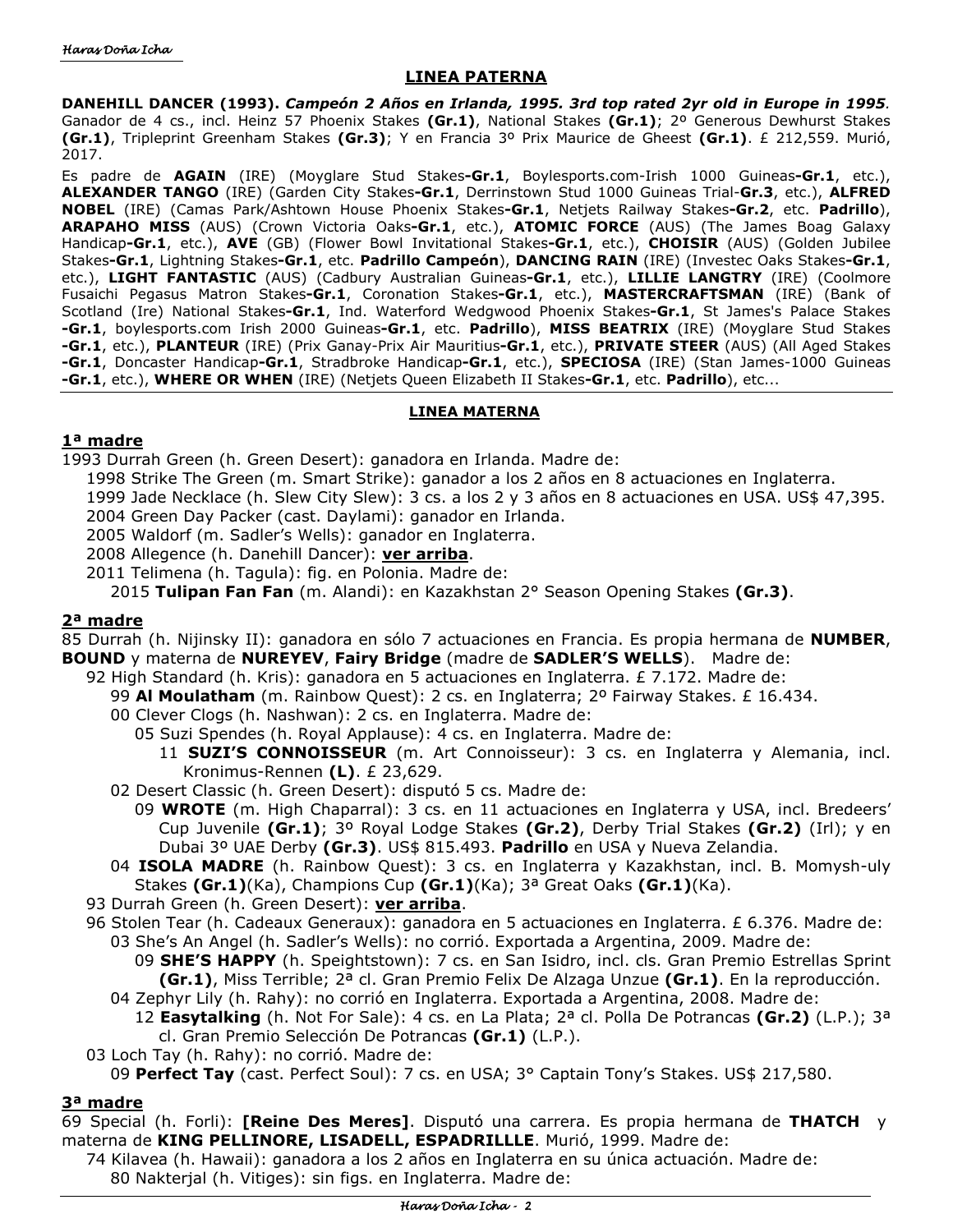#### Haras Doña Icha

- 85 Minimal Surface (h. L'emigrant): no corrió. Exportada a a Venezuela en 1988. Madre de: 90 **EXPEDICIONARIA** (h. Inland Voyager): 9 cs. en Venezuela, incl. cls. Día del Veterinario
	- **(Gr.3)**, dos veces, Simón Rodríguez **(Gr.3)**, Copa Roque Yoris, Copa Carlos Eduardo Frias, Copa El Corsario; 3ª cl. El Corsario. Madre de:
	- 00 **TOP BOOT** (cast. Storm Boot): 7 cs., incl. Gerry Howard Inaugural Handicap; 3º Dance Director Stakes. US\$ 71.310.
	- 04 **JOE GOT EVEN** (m. Stephen Got Even): 3 cs. en 9 actuaciones, incl. W.E.B.N Stakes; 2º John Battaglia Memorial Stakes **(L)**, Turfway Prevue Stakes; 3º Lane's End Stakes **(Gr.2)**. US\$ 167.589. Murió, 2007.
	- 05 **TONY GOT EVEN** (m. Stephen Got Even): 3 cs. en Venezuela, incl. cls. Hypocrite, Copa My Own Business; 2º cl. Juan Vicente Tovar; 3º cl. Cañonero. Murió, 2008.
- 87 **Anti Parasite** (cast. Nodouble): 9 cs. en Francia; 3º Prix de Guiche **(Gr.3)**. US\$ 132.774.
- 96 **BIENAMADO** (m. Bien Bien): ganador en Francia en 3 actuaciones, incl. Prix de Conde **(Gr.3)**; 2º Criterium de St. Cloud **(Gr.1)**; 3º Prix Niel **(Gr.3)**. Ganador en Inglaterra en 3 actuaciones; 2º Stakis Casinos Great Voltigeur Stakes **(Gr.2)**. Ganador de 6 cs. en USA, incl. Hollywood Turf Cup Stakes **(Gr.1)**, San Juan Capistrano Invitational Handicap **(Gr.1)**, Charles Whittingham Handicap **(Gr.1)**, Sunset Handicap **(Gr.2)**, San Marcos Stakes **(Gr.2)**, Jim Murray Memorial Handicap. US\$ 1.261.486. **Padrillo** en Irlanda.
- 81 Puget Sound (h. High Top): 2 cs. en Inglaterra. Madre de:
	- 89 Thong Thong Thong (h. El Gran Señor): 3 cs. en 8 actuaciones. Madre de:
		- 94 **HOT THONG** (h. Jarraar): 2 cs. en Brasil, incl. Grande Premio Henrique De Toledo Lara **(Gr.3)**; 2ª Grande Premio Adhemar A. Prado **(Gr.3)**, Grande Premio Mariano Procopio **(Gr.3)**, Grade Premio Francico Villela de Paula Machado **(Gr.2)**, Grande Premio Luiz Fernando Cirne Lima **(Gr.3)**; 3ª Grade Premio Henrique Possolo **(Gr.1)**. Madre de:
			- 02 **HEAT OF THE NIGHT** (h. Lear Fan): 3 cs. en Inglaterra y Aleania, incl. Bremer Stuten-Meile **(L)**(Ale); 3ª Grosser Preis Der Stadtsparkasse Dusseldorf **(L)**(Ale); 4ª Valiant Stakes **(L)**(Ingl). £ 28,417.
			- 03 **CONVINCING** (m. Selkirk): 6 cs. en Irlanda, incl. Punchestown Juvenile Hurdle **(Gr.3)**, Leopardstown Juvenile Hurdle **(Gr.3)**; 4º Christmas Hurdle **(Gr.3)**. £ 73.318.
	- 90 Dagny Juel (h. Danzig): ganadora en 4 actuaciones. US\$ 6.892. Exportada a Australia. Madre de:
		- 93 Karen Bixen (h. Kris): no corrió. Madre de:
			- 03 **The Downing Street** (cast. Mujadil): 7 cs.; 2º Governor's Handicap; 3º Hary Henson Stakes. US\$ 211.801.
	- 93 **NINOTCHKA** (h. Nijinsky II): ganadora en Inglaterra; 3ª Princess Royal Stakes **(Gr.3)**, Lethbey & Christopher Lancashire Oaks Stakes (**Gr.3**). Ganadora en Italia del Premio Giovanni Falck. US\$ 21.725. Madre de:
		- 00 **Nadeszhda** (h. Nashwan): 3 cs. en 7 actuaciones en Inglaterra. Ganadora en USA en 5 actuacioens; 2ª Santa Barbara Handicap **(Gr.2)**, Hermosa Beach Handicap. US\$ 106.479. En la reproducción.
		- 01 **Nataliya** (h. Green Desert): ganadora en 8 actuaciones en Inglaterra; 3ª Dubai Duty Free/Fred Darling Stakes **(Gr.3)**, Sweet Solera Stakes. US\$ 28.877.
	- 94 **Exhilaration** (h. Storm Cat): 2 cs.; 3ª Maker's Mark Stakes **(L)**, Anoakia Stakes **(L)**. US\$ 77.850. Madre de:
		- 02 **LEMON DROP GAL** (h. Lemon Drop Kid): 4 cs., incl. Gran The Garden Stakes, Evil Bear Stakes; 2ª License Fee Stakes, Elizabeth Bay Stakes. US\$ 178.307. Murió, 2007.
		- 06 **ANNIHILATION** (h. Norhern Afleet): 5 cs., incl. Dr. A.B. Leggio Memorial Stakes, Clocker's Corner Handicap. US\$ 217.270.
- 82 **KILINISKI** (h. Niniski): ganadora en Inglaterra del Marley Roof Tile Oaks Trial Stakes **(Gr.3)**;
	- 2ª Yorkshire Oaks **(Gr.1)**. US\$ 59.914. Madre de:
	- 93 Iberian (h. Belmez): no corrió. Madre de:
		- 04 **ARSENIC** (m. Strike The Gold): 6 cs. en Turquía, incl. Ankara Stakes-Turskish St. Leger **(Gr.1)**; 2º Gazy Derby-Turskish Derby **(Gr.1)**.
	- 95 Kimono (h. Machiavellian): disputó 2 cs. en Inglaterra. Madre de:
		- 01 **BRIVIESCA** (h. Peintre Celebre): 3 cs. en Francia en 6 actuaciones, incl. Prix Panace. Ganador de 2 cs. en 10 actuaciones en USA, incl. Rood And Riddle Dowager Stakes **(L)**, Goldfinch Stakes; 3ª Gallorette Handicap **(Gr.3)**, The Very One Handicap **(Gr.3)**, Navajo Princess Stakes. US\$ 253.438. Madre de: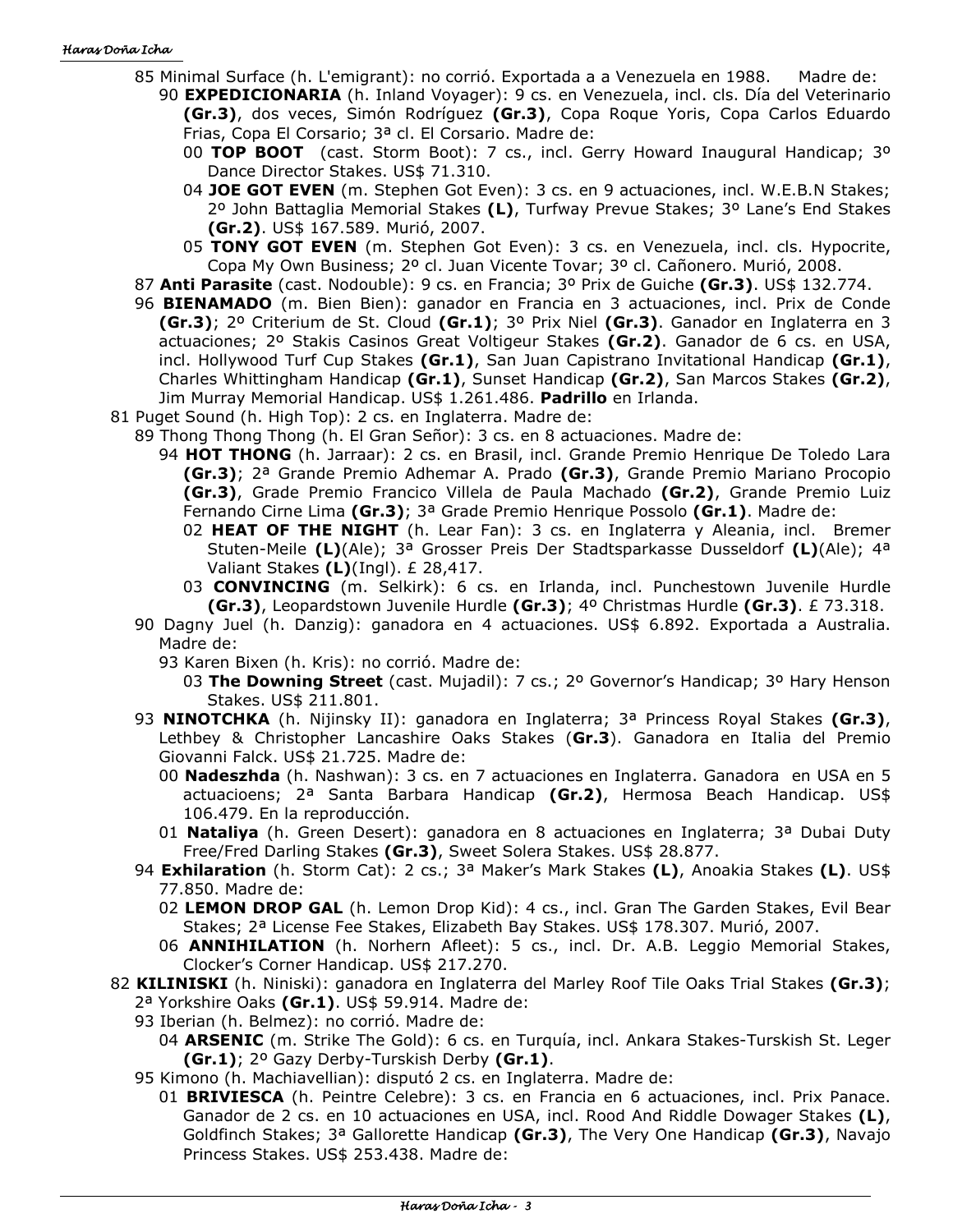- 10 **Aguafria** (h. More Than Reay): 2 cs. en Francia y USA; 3ª Prix Petite Etoile **(L)**, Luther Bubank Handicap. US\$ 115,372.
- 98 Kiruna (h. Northern Park): disput´p 9 cs. en Inglaterra. Madre de:
	- 10 **Senafe** (h. Byron): 2 cs. en Alemania e Inglaterra; 2ª Blade Amenity Fillies' Stakes **(L)**; 3ª German 1000 Guineas **(Gr.3)**. £ 35,470.
- 99 Robe Chinoise (h. Robellino )2 cs. en Inglaterra. £ 26,813. Madre de:
	- 11 **MADAME CHANG** (h. Archipenko): 3 cs. en Inglaterra, incl. British Champions Fillies & Mares Stakes **(Gr.1)**, Musidora Stakes **(Gr.3)**. £ 392,792.
- 02 **KISWAHILI** (h. Selkirk): 3 cs. en Inglaterra; 3ª Willie Park Stakes. Ganadora en Alemania, incl. Etzel-Rennen; 3ª Euroselect-Preis. US\$ 77.318. Madre de:
	- 09 **Kinetica** (h. Stormy Atlantic): 2 cs. en 5 actuaciones; 3ª Sweet Solera Stakes **(Gr.3)**(Ingl); 3ª Prix D'Aumale **(Gr.3)** (Fr). £ 32.390.
- 75 **Fairy Bridge** (h. Bold Reason): **[Reine des Meres]**. **Líder en Free Handicap de Irlanda. Invicta** en 2 actuaciones en Irlanda. Madre de:
	- 81 **SADLERS WELL'S** (m. Northern Dancer): **Campeón 3 Años, 1984** en Francia. Ganador de 6 cs., incl. 2000 Guineas **(Gr.1)**, de Irlanda, Eclipse Stakes **(Gr.1)**, Phoenix Champion Stakes **(Gr.1)**, Coral Eclipse Stakes **(Gr.1)**, Derristown Stud Derby Trail Stakes **(Gr.2)**; 2º King George VI and Queen Elizabeth Diamond Stakes **(Gr.1)**, Prix du Jockey Club French Derby **(Gr.1)**, Gladness Stakes. US\$ 665.900. *Padrillo Campeón. Leading Sire en Europa*. **JEFE DE RAZA MUNDIAL**.
	- 82 Fairy King (m. Northern Dancer): disputó una carrera en Irlanda. **Leading Sire** en Francia, Inglaterra e Italia. Murió en 1999.
	- 83 **TATE GALLERY** (m. Northern Dancer): 2 cs. en Irlanda, incl. Goffs National Stakes **(Gr.1)**; 3° Michael Smurfitt Gldness Stakes. **Padrillo**.
	- 84 **Fairy Dancer** (h. Nijinsky II): ganadora en Irlanda; 3ª One Thousand Guineas Trial. Madre de: 90 Fair Shirley (h. Shirley Heights): ganadora en 2 act. en Inglaterra. £ 3.981. Madre de:
		- 97 Aladeya (h. Machiavellian): no corrió. Madre de:
			- 03 **MEINER SCHERZI** (m. Grass Wonder): 5 cs. en Japón, incl. Kyoto Kinpai **(Gr.3)**, Galaxy Stakes **(L)**, New Zealand Trophy, Sports Nippon Sho Kyoto Kimpai; 3º Yomiriu Milers Cup **(Gr.2)**, Sekiya Kinen **(Gr.3)**, Keisei Hai Autumn Handicap **(Gr.3)**, Hanshin Cup **(L)**, Port Island Stakes **(L)**, Capital Stakes **(L)**, Subaru Stakes **(L)**, Kisaragi Sho, Kochi Stakes Tanigawadake Stakes.US\$ 2.495.535.
		- 93 Lothlorien (h. Woodman): ganadora en Inglaterra. Madre de:
			- 06 Sofonisba (h. Rock Of Gibraltar): disputó 7 cs. en Inglaterra. Madre de:

11 Recob (m. Byron): ganador en Italia; 2º Premio Alberto Giubilo (L). €19,098.

- 14 **ALICANTE DAWN** (m. Equiano): 3 cs. en Inglaterra, incl. Ripon Champion Two Yeards Old Trophy **(L)**. £ 27,342.
- 95 **Monsajem** (m. Woodman): 7 cs., en Inglaterra; 3º Foundation S, James Seymour S, Huxley S. ganador en USA. US\$ 178.793. **Padrillo**.
- 07 **YORK FAIR** (m. Johannesburg): 4 cs. en Rusia, incl. Grand Sprnters Stakes **(Gr.2)**, Pyatygorsk City Stakes **(Gr.2)**; 2º Summer Stakes **(Gr.2)**, First Crown Stakes **(Gr.2)**; 3º Grand Criterium Stakes **(Gr.2)**. RUR 347.950.
- 85 **FAIRY GOLD** (h. Northern Dancer): 2 cs. en Irlanda, incl. Oldwon Stud Debutante Stakes **(Gr.3)**; 2ª Moyglare Stud Stakes **(Gr.1)**, Ballygowan Railway Stakes **(Gr.3)**; 3ª Heniz "57" Phoenix Stakes **(Gr.1)**. US\$ 117.399. Murió, 1990.
- 86 **PUPPET DANCE** (h. Northern Dancer): 2 cs. en Francia, incl. Prix Soya; 3ª Prix Eclipse **(Gr.3)**, Prix Imprudence. Madre de ganadores.
- 77 **NUREYEV** (m. Northern Dancer): **Campeón 3 Años de la Milla en Francia**. Ganador de 3 cs., incl. Prix Thomas Bryon (**Gr.3**), Prix Djebel. US\$ 42.522. **Padrillo Líder** en USA, Inglaterra y Francia.
- 78 Wield (h. Judger): no corrió. Madre de:
	- 84 Welden (h. Danzig): no corrió en USA. Exporada a Japón, 1992. Madre de:

88 Alsaariyah (h. Diesis): figs. en Inglaterra. Exportada a Brasil, 1993. Madre de:

96 **DOLAR NEGRO** (m. Clackson): 11 cs. en Cidade Jardim y Cristal, incl. cls. Grande Premio Governador Do Estado, Grande Premio Linneo De Paula Machado, Grande Premio Prefeito Municipal; 2º cl. Semana Internaconal **(L)**; 4º cl. Grande Premio Antonio Da Silva Ptado **(Gr.2)**.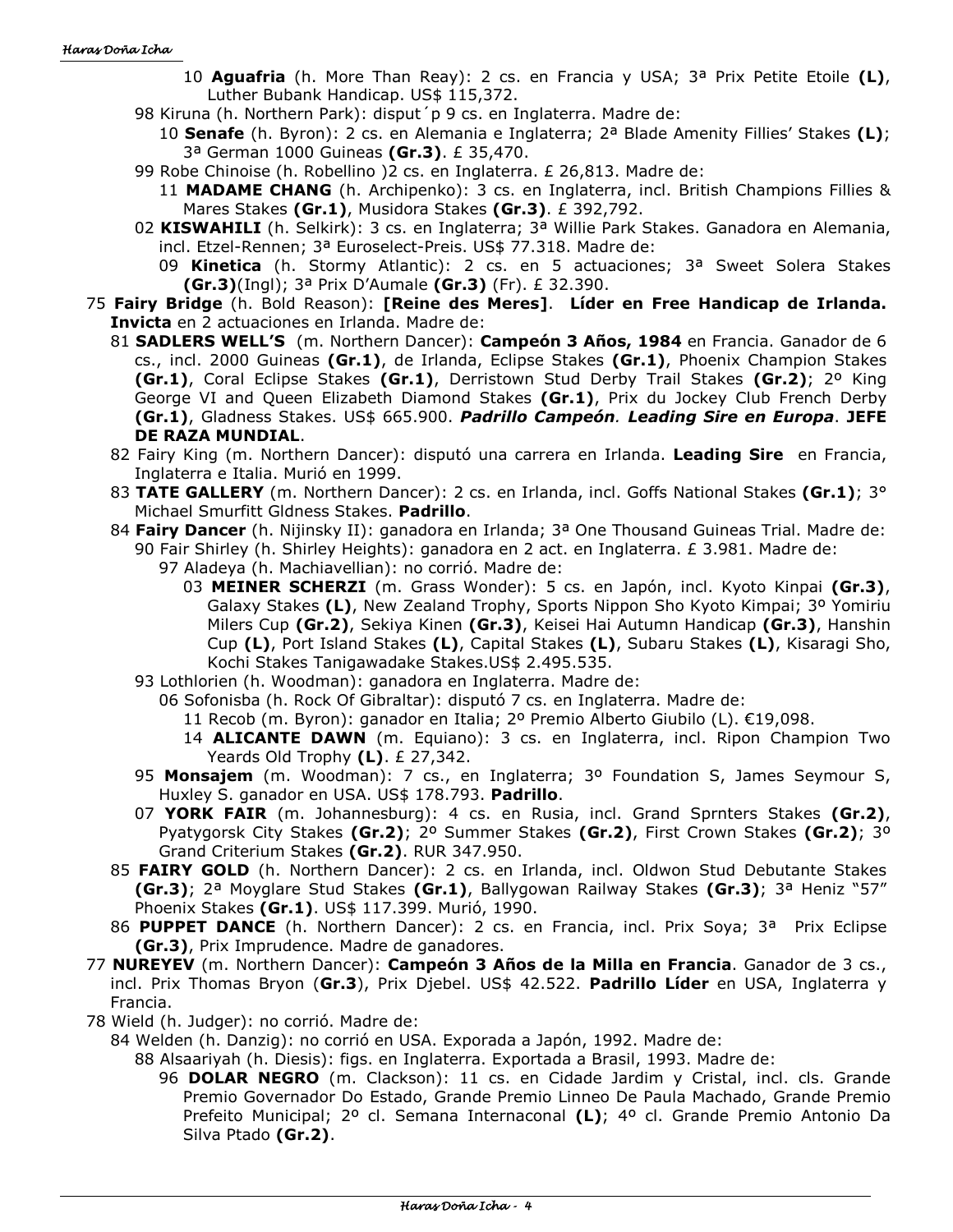- 98 **FOGACHO** (m. Mane Minister): 11 cs. en Gavea, Cidade Jardim y Taruma, incl. cls. Carlos Dietzsch, Criadores, Premio Especial Rafael De Barros Filho; 2º cl. Grande Premio Francisco Castellano Neto.
- 89 Bird Cat (h. Storm Cat): no corrió en USA. Exportada a Japón, 1993. Madre de:
	- 07 **En Ciel Bleu** (h. Manhattan Café): 4 cs. en Japón; 2ª Sankei Sports Hai Hanshin Himba S **(Gr.2)**; 3ª Centaur Stakes **(Gr.2)**, Hakodate Sprint Stakes **(Gr.3)**, Turquoise Stakes **(L)**.
- 79 **NUMBER** (h. Nijinsky II): **[Reine des Meres]**. Ganadora de 8 cs., incl. Hempstead Handicap
	- **(Gr.2)**, Firenze Handicap **(Gr.2)**, First Flight Handicap **(Gr.3)**; 2ª Shuvee Handicap **(Gr.2)**, Gazzelle Handicap **(Gr.2)**, Ballerina Stakes **(Gr.3)**; 3ª Test S **(Gr.2)**. US\$ 301.793. Madre de:
	- 85 **Add** (h. Spectacular Bid): 4 cs.; 3ª Mademoiselle Stakes. US\$ 84.762. Madre de:
		- 91 **INFLATE** (m. Forty Niner): 6 cs., incl. Island Whirl Handicap; 2º Sam Houston Turf Sprint Cup Handicap, Evangelinne Downs Sprint Handicap. US\$ 123.127. **Padrillo** en Australia.
		- 92 Multiply (h. Easy Goer): no corrió. Murió, 20077. Madre de: 96 **DESERT HERO** (m. Sea Hero): 3 cs. en 8 actuaciones, incl. San Rafael Stakes **(Gr.2)**;
			- 2º Affirmed Handicap **(Gr.3)**; 3º Santa Anita Derby **(Gr.1)**. US\$ 324.400. Murió, 2000.
			- 00 Triple Act (h. Theatrical): ganadora en 3 actuaciones. US\$ 35.520. Madre de:
				- 07 **CREW LEADER** (cast. Pulpit): 7 cs. en USA, incl. Lieutenant Governor's Handicap, SW Randall Plate Handicap, Portland Mile Handicap; 2º British Columbia Derby **(Gr.3)**, SW Randall Plate Handicap; 3º Sir Winston Churchill Handicap. US\$ 198.259.
				- 08 **Triune** (h. E Dubai): 2 cs. a loS 3 años; 3ª Tropical Park Oaks. US\$ 88.885. Madre de ganadores.
			- 03 **CORINTHIAN** (m. Pulpit): 6 cs. en 12 actuaciones, incl. Metropolitan Handicap **(Gr.1)**, Breeders' Cup Mile Dirt **(L)**, Gulfstream Park Handicap **(Gr.2)**. US\$ 1.267.273. **Padrillo**.
			- 05 Be Fruitful (h. Pulpit): ganadora en USA. US\$ 56,280. Madre de: 11 **PRAYED FOR** (h. Dynaformer): 4 cs. en USA, incl. Panama City Stakes; 4ª Riskaverse Stakes. US\$ 169,280.
		- 97 Additive (h. Devil's Bag): 3 figs. en 5 actuaciones. US\$ 2.938. Madre de:
			- 04 **SIX OF HEARTS** (cast. Pivotal): 9 cs. en Irlanda, incl. Ballycorus Stakes **(Gr.3)**; 3º Navigation Stakes **(L)**; 4º Weatherbys Ireland Greenlndas Stakes **(Gr.3)**. £ 188.856.
		- 03 **Arabian Prince** (m. Fusaichi Pegasus): ganador en Inglaterra; 2º Platinium S; 3º Autum S **(Gr.3)**, Desmond S **(Gr.3)**. US\$ 87.491.
		- 05 **LIZARD ISLAND** (m. Danehill Dancer): ganador los 2 años en Inglaterra en 9 actuaciones, incl. Railway Stakes **(Gr.2)**; 2º Vintage Stakes **(Gr.2)**; 4º National Stakes £ 81.156. **Padrillo** en Argentina.
	- 87 **JADE ROBBERY** (m. Mr. Prospector): 2 cs. a los 2 años en Francia, incl. CIGA Grand Criterium **(Gr.1)**, Prix Du Haras de la Huderie; 2° Prix de la Rochette **(Gr.3)**, Prix Yacowlef; 3° Prix de Fontainebleau. US\$ 233.137. **Padrillo Líder** en Japón.
	- 88 Statistic (h. Mr. Prospector): ganadora edn 4 actuaciones. US\$ 20.340. Madre de:
	- 93 Special Jade (h. Cox's Ridge): disputó una carrera en Francia. Madre de:
		- 98 **Northern Rock** (cast. Northern Taste): ganador en Inglaterra. Ganador de 4 cs. en Emiratos Arabes; 2º Jebel Ali Mile. Ganador de 2 cs. en USA en 8 actuaciones. US\$ 264.178.
		- 03 **Mon Vert** (h. French Deputy): 3 cs. en Japón; 3ª Kanto Oaks. US\$ 515.682. Madre de:
			- 13 **GOLD DREAM** (m. Gold Allure): 6 cs. en Japón, incl. February Stakes **(Gr.1)**, Champions Cup **(Gr.1)**, Unicorn Stakes **(Gr.3)**, Hyacinth Stakes **(L)**; 2º February Stakes **(Gr.1)**, Hai Musashino Stakes **(Gr.3)**, Hyogo Chamionship Stakes; 3º Japan Dirt Derby. S\$ 3,104,000.
		- 09 **TUCANCHOO** (cast. Pentire): 7 cs. en Australia, incl. ATC Winter Cup **(L)**; 2º TRC Tattersall's Cup **(Gr.3)**, Premiun Stakes **(L)**. AUS\$ 296,485.
	- 89 Swindle (m. Private Account): 8 cs. en USA; 4º Clarinet King Stskes. US\$ 218.300. **Padrillo** en Chile.
	- 91 **NUMEROUS** (m. Mr. Prospector): 4 cs., incl. Derby Trial Stakes **(Gr.3)**; 2° Bradbury Stakes; 3° Malibu Stakes **(Gr.2)**. US\$ 255.348. **Gran Padrillo** en Europa y Argentina.
	- 92 **CHEQUER** (m. Mr. Prospector): ganandor en Francia; 3° Criterium de Maisons Laffitte **(Gr.2)**, Prix Matchem; y 3 cs. en USA, incl. William P. Kyne Handicap **(Gr.3)**; 2º Harry F. Bud Brubaker Handicap. US\$ 145.316. **Padrillo**.
	- 93 Digit (h. Forty Niner): no corrió. Madre de: 98 Cabochon (h. Deputy Minister): no corrió en USA. Importada en 2005. Madre de: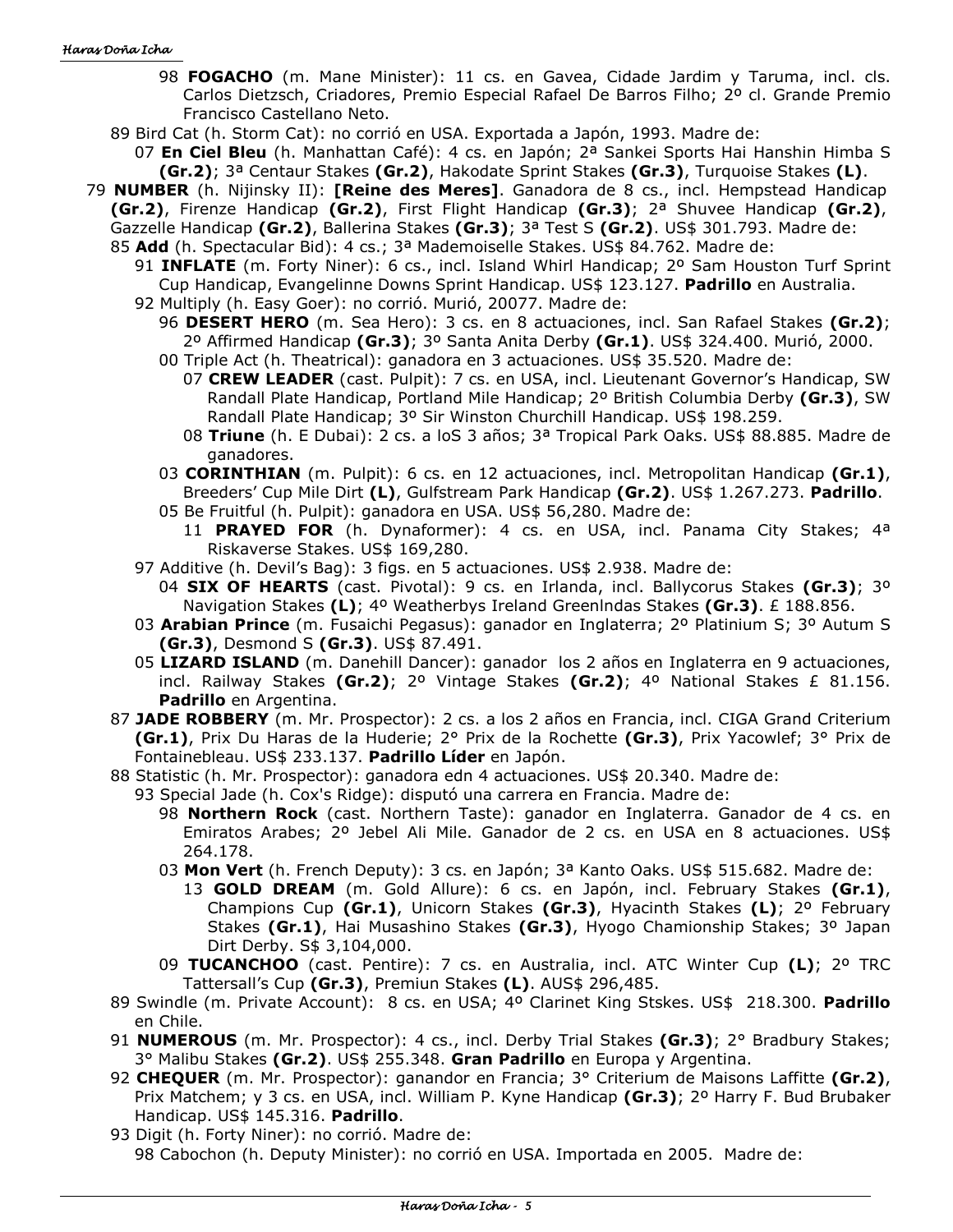- 07 **Cabo Primero** (cast. Dance Brightly): 6 cs.; 3º cls. Cuerpo Consular, Archi, República del Ecuador.
- 08 **Casa Blanca** (h. Caesarion): 8 cs.; 2ª cl. Ildefonso Molina Figueres.
- 11 **CABOCLO DO RIO** (h. Dance Brightly): 5 cs., incl. cl. Criterium Yeguas; 2ª cls. Haras De Chile **(Gr.2)**, Cremcaramel, Día Internacional de la Mujer, Consejo Superior de la Hípica Nacional, Gobierno Regional, Gregorio Amunátegui Jordán, Stud Book De Chile (CHS), Belle Watling; 3ª cl. Francisco Baeza Sotomayor **(Gr.2)**; 4ª cls. Hernán Braun Page, Valparaíso Sporting Club (CHS), Mega. En la reproducción.
- 01 **FALL FASHION** (h. Forestry): 3 cs. en USA, incl. Charon Stakes; 2ª Suncoast Stakes; 3ª Adena Stallions' Miss Preakness Stakes **(Gr.3)**, Revidere Stakes. US\$ 106.995. Madre de ganadores.
- 96 Measure (h. Seeking The Gold): fig. en su única actuación en Irlanda. € 4.116. Madre de: 08 **Quantly** (h. Giant's Causeway): 2 cs. en USA; 2ª Round Table Stakes; 3ª Beverly Hills Handicap **(Gr.3)**, Sunset Handicap **(Gr.3)**. US\$ 78.142.
- 97 Inkling (h. Seeking Tyhe Gold): ganadora, única actuación en Inglaterra. £ 4.621. Madre de: 04 Tremuntana (h. Danehill): no corrió. Madre de:
	- 13 **Dane Jem** (h. Rip Van Winkle): 3 cs. en Francia; 2ª Prix Des Haras. € 49,450.
	- 08 **Emerald Ring** (h. Johannesburg): ganadora en Irlanda; 2ª Fillie's Sprint Stakes **(Gr.3)**. £ 30.553. Madre de:
		- 15 **BALLET SHOES** (h. Galileo): 2 cs. en Irlanda, incl. Ivawood Stakes **(L)**; 2ª Flame Of Tara Stakes **(Gr.3)**; 3ª C.L. & M.F. Weld Park Stakes **(Gr.3)**, Staffordstown Stud Stakes **(L)**. €58,974.
- 84 **BOUND** (h. Nijinsky II): **[Reine des Meres]**. Ganadora de 4 cs., incl. Churchill Downs Budweiser Breeder's Cup H **(L)**; 2ª Alcibiades S **(Gr.2)**, Lousville Budwaiser Breeder's Cup H **(Gr.3)**, Thoroughbred Club of America **(Gr.3)**, Beaumont S **(L)**; 3ª Acorn S **(Gr.1)**, Rampart H **(Gr.2)**, Shirley Jones H **(Gr.3)**. US\$ 339.744. Madre de:
	- 90 Sakura Fubuki (h. Forty Niner): 2 cs. en Japón. US\$ 38.410. Madre de:
		- 97 Sakurasaku (h. Danehill): no corrió. Madrede:
			- 03 **Passing Mark** (m. El Condor Pasa): 3 cs. en Japòn; 3º Benjamin Stakes.
			- 04 **ASIAN WINDS** (h. Fuki Kiseki): 6 cs. en Japón, incl. Victoria Mile **(Gr.1)**, Hanshin Himba Stakes **(Gr.2)**. ¥213,559,000.
			- 05 **Cute Emblem** (h. War Emblem): 3 cs. en Japón; 3ª Sankei Sports Sho Flora Stakes. US\$ 581.281.
			- 10 **Ever Blossom** (h. Deep Impact): ganadora en Japón; 2ª Yusum Himba-Japanese Oaks **(Gr.1)**, Sankei Sports Sho Flora Stakes **(Gr.2)**, Flower Cup **(Gr.3)**. US\$ 873,936.
		- 03 **Soar With Eagles** (m. Kingmambo): ganador en Irlanda; 3º Royal Whip Stakes **(Gr.2)**. US\$ 35,628.
	- 92 **LIMIT** (h. Cox's Ridge): 3 cs., incl. Busanda Stakes **(L)**; 3ª Busher Breeder's Cup Stakes **(Gr.3)**. US\$ 84.483. Madre de:
		- 97 **Barrier** (cast. Boundary): 2 cs. en 7 actuaciones; 2º Kentucky Breeders' Cup Stakes **(Gr.3)**, Hansel Stakes **(L)**. US\$ 94.626.
		- 03 Enth (h. Seeking The Gold): ganadora en USA. Madre de:
			- 15 **SOWER** (h. Flatter): 4 cs. en USA, incl. Jersey Girl S, Pumpkin Pie S; 2ª Interboriugh S, etc. US\$ 299,890.

17 **VAST** (h. Lea): 2 cs. en USA, incl. Hollywood Wildcat S. US\$ 120,910.

- 04 **TOTAL** (h. Forest Wildcat): 3 cs. en 8 actuaciones, incl. Letellier Memorial Stakes **(L)**; 2ª Silverbulletday Stakes **(Gr.3)**. US\$ 155.703. Madre de ganadores.
- 07 **CEASE** (cast. War Chant): 6 cs., incl. Maxxam Gold Cup; 2º Hawthorne Gold Cup Handicap; 3º Woodward Stakes **(Gr.1)**, Hawthorne Gold Cup Handicap **(Gr.2)**. US\$ 492.080.
- 12 Exent (h. Pulpit): ganadora en USA. Madre de:
	- 11 **SIZE** (h. First Samurai): 3 cs. en USA, incl. Iowa Oaks **(Gr.3)**; 2ª Jersey Girl Stakes. US\$ 212,453.
	- 16 **MUCHO** (m. Blame): 7 cs. en USA, incl. Challedon S; 2° Hopeful S **(Gr.1)**, Fifth Season S, etc. US\$ 715,729.
- 93 Pent (h. Mr. Prospector): no corrió. Madre de:
	- 97 **PENTAGONAL** (m. Dynaformer): 2 cs. en Inglaterra y ganador de 3 cs. en Dubai del Jebel Ali Stakes. US\$ 138.316.
- 95 **Liable** (h. Seeking The Gold): **Yegua Madre del Año en USA, 2006**. Ganadora de 6 cs.; 2ª A.P. Indy Stakes **(L)**; 3ª Wild Flower Stakes **(L)**. US\$ 235.021. Madre de: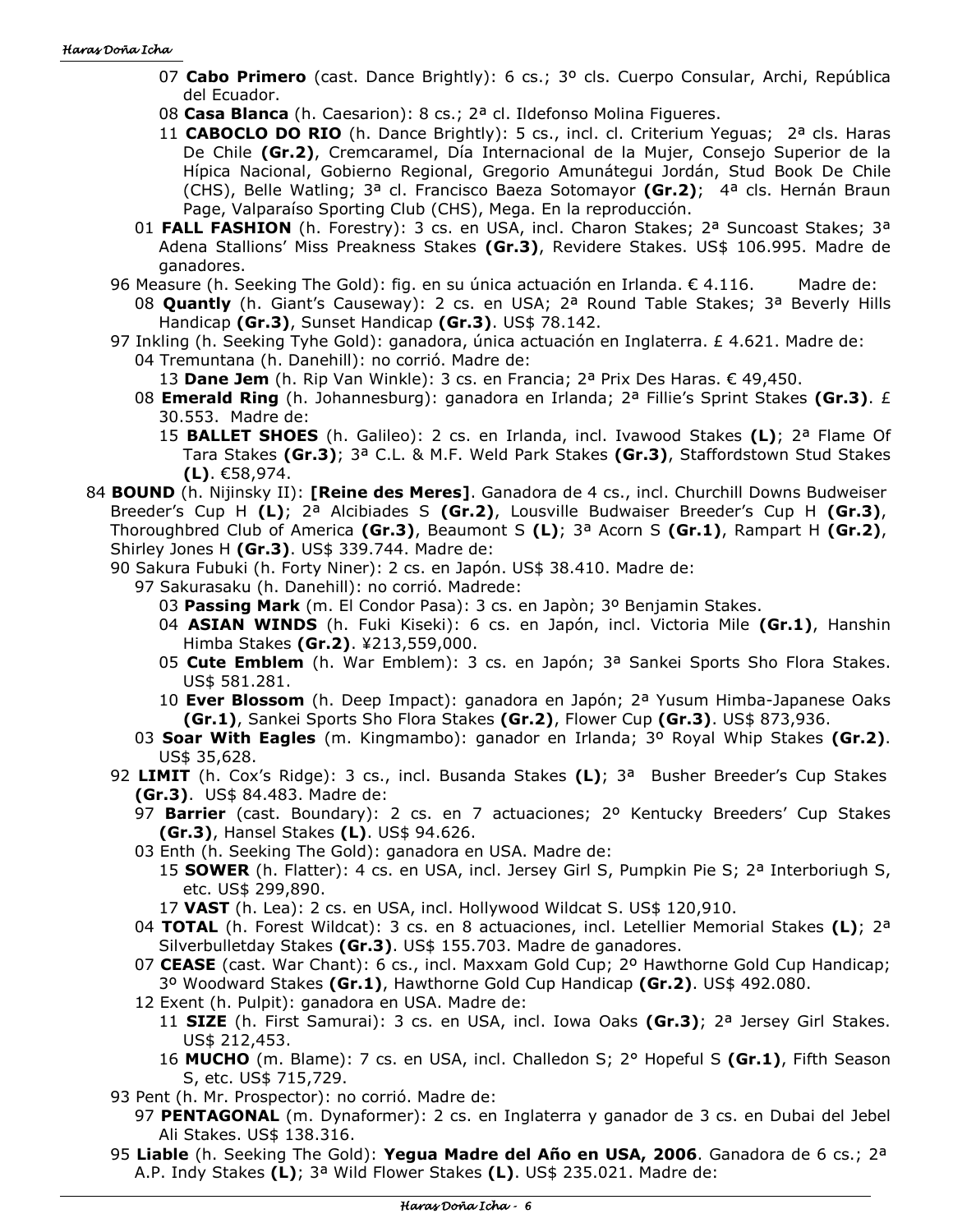- 01 Apt (h. A.P. Indy): disputó una carrera en USA. Madre de:
	- 07 Gonna (h. Military): 3 cs. en USA. US\$ 32,136. Madre de:
		- 15 **High Providence** (m. Wrote): ganador en USA; 2° Sunday Silence Stakes. US\$ 25,036.
	- 09 **APROPOS** (h. First Samurai): 5 cs. en USA, incl. American Beauty Stakes; 2ª Roxelana Stakes; 3ª Madison Stakes **(Gr.1)**. US\$ 253,630.
	- 10 **CARVE** (cast. First Samurai): 7 cs. en USA, incl. Cornhusker Handicap **(Gr.3)**, West Virginia Governor's Stakes, Fifth Season Stakes; 2º Oaklawn Handicap **(Gr.2)**, Ack Ack Handicap **(Gr.3)**, Lone Star Park Handicap **(Gr.3)**, Texas Mile Stakes **(Gr.3)**, Zia Park Derby, Essex Handicap; 3º Arkansas Derby **(Gr.1)**, Oaklawn Handicap **(Gr.2)**, Oklahoma Derby **(Gr.3)**, Long Branch Stakes. US\$ 1,015,365.
	- 11 **SLOANE AVENUE** (m. Candy Ride): 3 cs. en Inglaterra, incl. Hyde Stakes **(L)**; y en Dubai 2º Godolphin Mile **(Gr.2)**. £ 163,617.
- 05 **TEND** (cast. Dynaformer): 12 cs., incl. Sam's Town Stakes, Forego Stakes, Senator Robert C Byrd Memorial Stakes; 2º King Corrie Stakes, Forego Stakes; 3º Sam's Town Stakes, Thankgiving Handicap, Tenacious Handicap, Dust Commander Stakes, Holiday Cheer Stakes. US\$ 514.468.
- 06 **BLAME** (m. Arch): *Eclipse Campeón Mayor USA, 2006*. Ganador de 9 cs. en 12 actuaciones en USA, incl. Breeders' Cup Classic **(Gr.1)**(derrotando a Zenyatta), Stephen Foster Handicap **(Gr.1)**, Whitney Invitational Handicap **(Gr.1)**, Clark Handicap **(Gr.2)**, Fayette Stakes **(Gr.2)**, William Donald Schaffer Stakes **(Gr.3)**, Curlin Stakes; 2º Jockey Club Gold Cup Invitational Stakes **(Gr.1)**, Super Derby **(Gr.2)**. US\$ 4.368.214. **Padrillo**.
- 97 Elegant As Always (h. Nashwan): disputó 2 cs. en Inglaterra. Madre de:
	- 02 Elegant s Wells (h. Sadler's Wells): no corrió. Madre de:
		- 13 **Elegant Supermodel** (h. Lope De Vega): 2 cs. en Inglaterra; 2ª Stormy Blues Stakes; 3ª Albany Stakes **(Gr.3)**. US\$ 52,769.
- 03 **Soar With Eagles** (m. Kingmambo): ganador en 8 actuaciones en Inglaterra; 3º Royal Whip Stakes **(Gr.3)**. US\$ 35.608.
- 04 **ARCHIPENKO**, (m. Kingmambo): 3 cs. en Inglaterra en 8 actuaciones, incl. Derby Trial Stakes **(Gr.2)**, Summer Mile Stakes **(Gr.2)**. Ganador en Dubai, incl. Al Fahidi Fort **(Gr.2)**; 3º Dubai Duty Free **(Gr.1)**. En Hong Kong, ganó el Queen Elizabeth II Cup **(Gr.1)**; y en USA 2º Arlington Million Stakes **(Gr.1)**. US\$ 1.122.698. **Padrillo**.

85 Durrah (h. Nijinsky II): **ver arriba**.

88 Statement (m. Private Account): no corrió. **Padrillo** en Chile.

# **4ª madre**

64 **Thong** (h. Nantallah): **[Reine des Meres]**. Ganadora de 5 cs.; 2ª Alcibiades Stakes; 3ª Selima Stakes, Golden Rod Stakes. US\$ 50.036. Es hermana materna de **GAMBETTA**. Madre de:

- 69 Special (h. Forli): **ver arriba**.
- 70 **THATCH** (m. Forli): *Campeón 2 Años en Irlanda. Campeón Millero a los 3 Años en Inglaterra*. Ganador de 8 cs., incl. Sussex Stakes **(Gr.1)**, July Cup **(Gr.2)**, St. James's Palace Stakes **(Gr.2)**, Vauxhall Trial Stakes **(Gr.3)**, Tyros Stakes, Probationers Stakes. US\$ 132.570. **Padrillo**. Murió, 1983.
- 71 **LISADELL** (h. Forli): **[Reine des Meres]**. Ganadora de 2 cs. en Inglaterra e Irlanda, incl. Coronation Stakes **(Gr.2)**, Athasi Stakes **(Gr.3)**; 2ª Mucalhy Stakes. US\$ 30.739. Madre de: 76 **YEATS** (m. Nijinsky II): 3 cs. en Irlanda, incl. Heberstown Stakes. £ 12.619. **Leading Sire** in
	- Australia.
	- 77 **Rosa Mundi** (h. Secretariat): ganadora en Irlanda; 3ª Cornelscourt S. US\$ 4.162. Madre de:
		- 82 La Joyeuse (h. Northern Dancer): ganadora en Irlanda; 4ª Mount Coote Stud Athasi Stakes **(Gr.3)**. US\$ 5.929. Madre de:
			- 87 **ENDLESS JOY** (h. Law Society): ganadora en Irlanda en 2 actuaciones, incl. Hennessy X.O.E.B.F. Killavullan Stakes (**Gr.3**); 3ª E.B.F. Silver Flash Stakes. Ganadora en Inglaterra; 3ª Chesham Stakes, Gilbey Gin Sweet Solera Stakes. US\$ 36.216. Madre de: 96 **ENDLESS HALL** (m. Sadler's Hall): 7 cs. en Italia y Singapur, incl. Singapore
				- Iternational Airlines Cup **(Gr.1)**, Gran Premio Di Milano **(Gr.1)**, Gran Premio D'Italia **(L)**; y en Irlanda Sodexho Prestige Scottish Classic **(Gr.3)**. US\$ 1.79.773. **Padrillo** en Italia.
				- 01 **HALLING JOY** (cast. Halling): ganador del Gran Premio Di Merano Steeplechase **(Gr.1)**.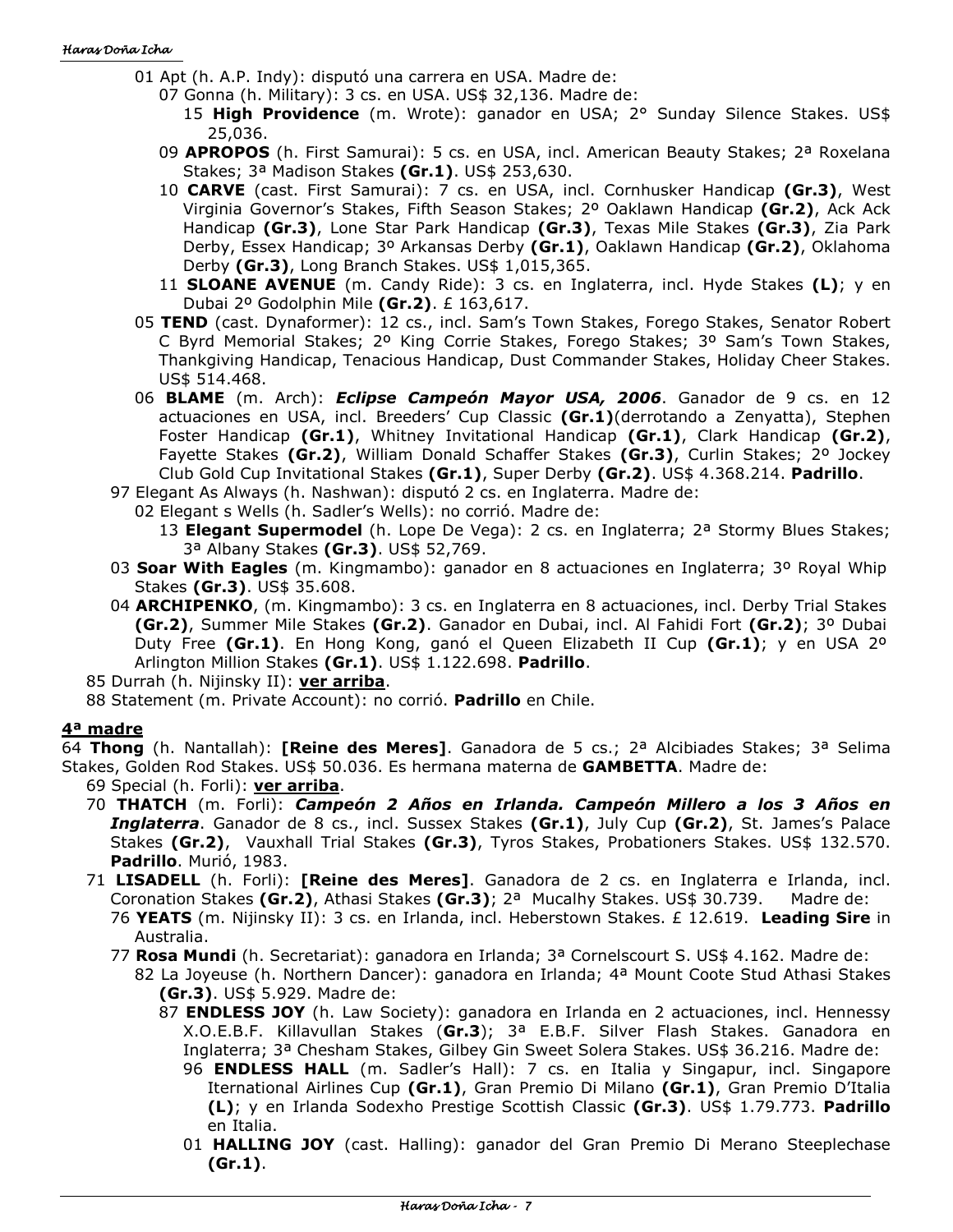- 84 **SWORD DANCE** (m. Nijinsky II): 2 cs. en 4 actuaciones en Irlanda. Ganador de 2 cs. en USA en 3 actuaciones, incl. Del Mar Handicap **(Gr.2)**. US\$ 190.850. **Padrillo**. Murió, 2010.
- 85 **CORREGGIO** (cast. Sadler's Wells): **Campeón Steeplechase en USA,1996**. Ganador de 6 cs., incl. Breeder's Cup Grand National Hurdle Stakes (NSA-**Gr.1**), Marion Du Pont Scott Colonial Cup Hurdle Stakes (NSA-**Gr.1**); 2º Temple Gwathmey Hurdle Handicap; 3º Iroquois Hurdle Stakes. US\$ 267.580.
- 88 Quarter Deck (h. Storm Bird): ganadora. US\$ 16.425. Madre de:
- 93 **HANA** (h. Alleged): 3 cs. en Francia, incl. Prix des Tourelles.
- 93 World Stage (m. Sadler's Welss): fig. en Irlanda en 3 act. US\$ 1.390. **Padrillo** en USA.
- 97 Minerva (h. Caerleon): no corrió. Madre de:
	- 02 **KEY OF SOLOMON** (cast. Machiavellain): 5 cs., incl. Hasta La Vista Handicap. US\$ 146.799.
- 81 Inisfree (h. Hoist The Flag): no corrió. Madre de:
	- 89 Lake Isle (h. Caerleon): ganadora en 2 actuaciones. US\$ 8.028. Madre de:
		- 95 Island Race (h. Common Grounds): 2 cs. US\$ 15.546. Madre de:
			- 00 **SOLDIER HOLLOW** (m. In The Wings): **Caballo del Año en Alemania, 2004**. Ganador de 9 cs., incl. Grosser Preis Bayerisches Zuchtrennen **(Gr.1)**, dos veces, Euro-Cup **(Gr.2)**, Preis Des Gestut Wiesenhof **(Gr.3)**, Preis Der Sparkassen Finanzgruppe **(Gr.3)**, Lotto Hessen-Pokal **(Gr.3)**, Grosser Preis Der Dortmunder Wirtschaft **(Gr.3)**; 2º Hansa-Preis **(Gr.2)**, Pferdewetten.De Trophy **(Gr.2)**, Oettingen-Rennen **(Gr.2)**, Preis Der Deutschen Einheit **(Gr.3)**, Preis Der Sparkassen-Finanzgruppe **(Gr.3)**. Ganador de 2 cs. en Italia, incl. Premio Roma Sis **(Gr.1)**, dos veces; 2º Premio Presidente Della Repubblica **(Gr.1)**; 3º Premio Presidente Della Repubblica **(Gr.1)**. Ganador en Francia del Prix Dollar **(Gr.2)**; 2º La Coupe **(Gr.3)**. Y en USA 3º Arlington Million Stakes **(Gr.1)**. US\$ 1.469.442. **Padrillo** en Alemania.
			- 02 **DAY WALKER** (m. Dr. Devious): 3 cs. en Alemania, incl. Fürstenberg-Rennen **(Gr.3)**, Hapag Lloyd-Pokal **(L)**. En Italia 2º Premio Ambrosiano **(L)**; y en Suecia 3º Stockholm Cup International **(Gr.3)**. £ 96.603.
- 82 **Lisaleen** (h. Northern Dancer): 2 cs. en Irlanda en 3 actuaciones; 3ª Gilltown Stud Stakes **(Gr.3)**. US\$ 8.202. Madre de:
	- 89 White Wisteria (h. Ahoonora): no corrió. Madre de:
		- 94 **WHITE GULCH** (cast. Gulch): 19 cs. en Italia, incl. Premio FIA Breeder's Cup; 2º Premio del Dado; 3º Premio Toscana. € 216.447.
		- 95 **BODYGUARD** (cast. Zafonic): 3 cs. en Inglaterra, incl. Wates Centenary Dragon Stakes; 3º Salomon Brothers Richmond Stakes **(Gr.2)**. Ganador de 7 cs. en USA, incl. Itsallgreektome Stakes; 3º Hollywood Turf Express Handicap **(Gr.3)**. US\$ 260.214.
	- 91 Gossamer (h. Seattle Slew): 2 cs. US\$ 48.060. Madre de:
		- 00 Kincob (h. Kingmambo): fig. en 5 actuaciones. Madre de: 08 **GEMSTONE** (h. Galileo): 2 cs. en Irlanda en 7 actuaciones, incl. Lanwades & Staffordstown Studs Stakes **(L)**; 2ª Park Express Stakes **(Gr.3)**. £ 49.413.
		- 01 **BACHELOR DUKE** (m. Miswaki): ganador en Irlanda del Irish 2000 Guineas **(Gr.1)**; 3º Sommerville Tatersalls Stakes **(Gr.3)**; 4º Dewhurst Stakes **(Gr.1)** en sólo 6 actuaciones. £ 183.194. **Padrillo** en Nueva Zelandia.
		- 08 **Cartoon Fay Fay**, ex. Smartcity (cast. Smarty Jones): ganador en Irlanda; 3º Gallinule Stakes **(Gr.3)**. £ 107.039.
		- 09 **TRANSLUCID** (cast. Woodman): 10 cs. en Alemania, incl. Preis Der Neusser Industrie Und Wirtschaft-Deutches Sandbahn Classic **(L)**, Grosser Preis Von Karlhorst **(L)**; 2º Grosser Preis Von Karlhorst **(L)**. £ 61.080.
	- 96 **MISS TOBACCO** (h. Forty Niner): 4 cs. en Alemania, incl. Ostermann Pokal **(Gr.3)**, Meile Der Nord **(L)**, Schwarzgold-Rennen **(L)**, Preis Der Winterkönigin **(L)**. Y en Francia 2ª Prix Saint Roman **(Gr.3)**. € 188.591.Madrede ganadores.
	- 97 Alfaguara (h. Red Ramson): ganadora en Francia. US\$ 17.794. Madre de:
		- 06 **ARD NA GREINE** (m. Galileo): 3 cs. en 6 actuaciones en Irlanda, incl. Martin Molony Stakes. £ 52.137.
- 84 **GOLDEN DOME** (m. Golden Fleece): 2 cs. en Irlanda, incl. Goffs Stakes; 3º Red Sunset Birdcatcher E.B.F. Ext. Nursery Stakes. Ganador de 13 cs. en Australia.
- 87 Karri Valley (h. Storm Bird): disputó una carrera. Madre de:
- 95 **CAMPO CATINO** (m. Woodman): 3 cs. en Irlanda, incl. Mooresbridge Stakes **(L)**; 4º Irish Derby **(Gr.3)**, Ballyroan Stakes **(L)**. US\$ 84.189. **Padrillo** en Sudáfrica.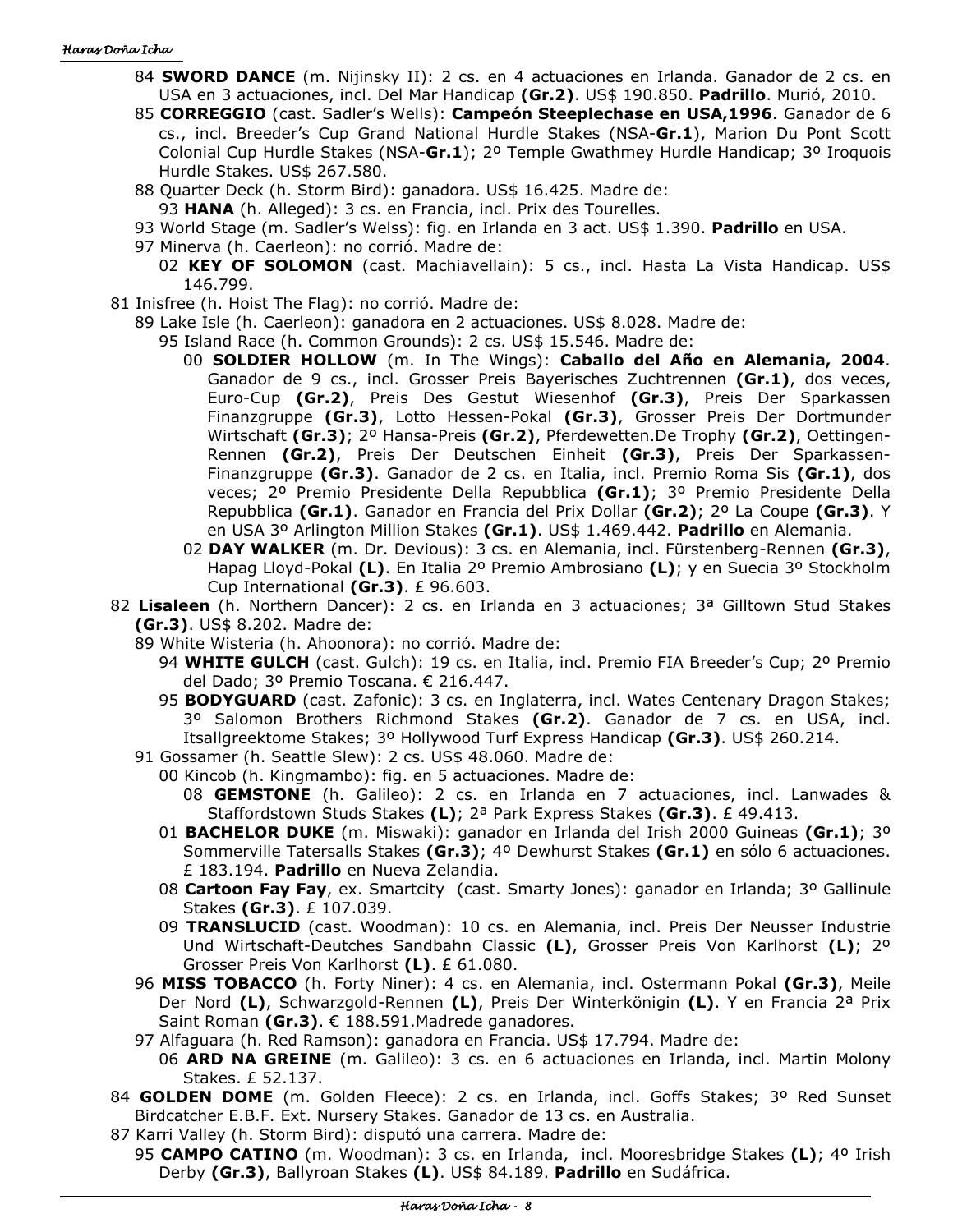- 96 **TREBIZOND** (cast. Sadler's Wells): 5 cs., incl. Hard Scuffle Hurdle **(Gr.1)**, Meadow Brook Hurdle **(Gr.1)**; 3º Foxbrook Supreme Hurdle **(Gr.2)**. US\$ 173.255.
- 90 **FATHERLAND** (h. Sadler's Wells): 4 cs. en Irlanda en 10 actuaciones, incl. Smurfitt National Stakes (**Gr.1**), Futurity Stakes (**Gr.3**), Mitsubishi Electric E.B.F. Tyros Stakes; 2º Irish Two Thousand Guineas (**Gr.1**), Leopardstown 2000 Guineas Trial. £ 189.588. Madre de:
	- 86 Glenveagh (h. Seattle Slew): no corrió. Madre de:
		- 89 Sadlers Gal (h. Sadler's Wells): disputó 9 cs. Exportada a Japón. Madre de:
			- 95 **EL CONDOR PASA** (m. Kingmambo): *Campeón 3 Años en Japón, 1998. Caballo del Año y Campeón Mayor en Japón, 1999*. Ganador de 8 cs. en Japón, incl. Japan Cup **(Gr.1)**, NHK Mile Cup **(Gr.1)**, New Zealand Trophy Yonsai Stakes **(Gr.2)**; 2º Mainichi Okan **(Gr.2)**. Ganador de 2 cs. en Francia, incl. Grand Prix De Saint-Cloud **(Gr.1)**, Prix Foy **(Gr.2)**; 2º Prix de L'Arc De Triomphe **(Gr.1)**, Prix D'Ispahan **(Gr.1)**. US\$ 3.468.397. **Padrillo** en Japón.
			- 96 Gal From Seattle (h. A.P. Indy): no corrió. Madre de:
				- 08 **Troilus** (m. Speighststown): 3 cs.; 2º Gulfstream Park Sprint Championship Stakes. **(Gr.2)**. US\$ 115.730.
- 94 Vignealure (h. Royal Academy): fig. e 2 actuaciones. Madre de:
	- 99 La Pieta (h. Spectrum): no corrió. Madre de:
		- 08 **ALMA MATER** (h. Royal Kingdom): 3 cs. en India, incl. Indian 1000 Guineas **(Gr.1)**; y cuatro figs. 2ª, incl. Indian Oaks **(Gr.1)**, Super Mile Cup **(Gr.1)**, The Threptin Fillies' & Mares' Stakes **(Gr.3)** en 8 actuaciones.
- 72 **KING PELLINORE** (m. Round Table): 4 cs. en 6 actuaciones en Irlanda, incl. Gallinule Stakes (**Gr.2**), Blandofrd Stakes (**Gr.2**); 2º Irish Sweeps Derby (**Gr.1**); y 2° St. Leger Stakes (**Gr.1**) en Inglaterra. Ganador de 7 cs. en USA, incl. Champion Invitational Handicap (**Gr.1**), Oak Tree Invitational Stakes (**Gr.1**), American Handicap (**Gr.2**), Carleton F. Burke Handicap (**Gr.2**), con **récord**, Inglewood Handicap; 2º Sunset Handicap (**Gr.1**), San Luis Rey Stakes (**Gr.1**); 3º Santa Anita Handicap (**Gr.1**), San Simenon Handicap. US\$ 631.605. **Padrillo**. Murió, 1991.
- 74 **Marinsky** (m. Northern Dancer): ganador en Irlanda en 2 actuaciones; 2° July Cup **(Gr.2)**  (distanciado), St. Jame's Palace Stakes **(Gr.2)** en Inglaterra. £ 8.963. Murió, 1977.
- 77 **ESPADRILLE** (h. Damascus): 3 cs., incl. Busanda Stakes; 3ª Ruthless Stakes (**Gr.3**). US\$ 63.228. Murió, 1983. Madre de:
	- 82 Pump (h. Forli): no corrió. Madre de:
		- 86 **CLASSIC SPORT** (m. Nijinsky II): 3 cs. en 7 act. en Irlanda, incl. E.B.F. Osprey Race Stakes, Kinsealy Farms E.B. F. Lapis Stakes. US\$ 34.362. **Padrillo** en India.
		- 91 **FILAO BEACH** (cast. Alysheba): *Campeón 3 Años en Suiza*. Ganador en Suiza del Bankverein Swiss Derby (**Gr.3**). Ganador de 2 cs. en Francia; 3º Prix Omnium. Y 2 cs. en USA. US\$ 136.215.
		- 95 **DOCKSIDER** (m. Diesis): 3 cs. en Inglaterra; 2º Champagne Lanson Sussex Stakes **(Gr.1)**, Laurent-Perrier Champagne Stakes **(Gr.2)**, Queen Anne Stakes **(Gr.2)**, Lanson Champagne Vintage Stakes **(Gr.3)**; 3º Festival Stakes. Ganador de 2 cs. en Alemania, incl. Berlin-Brandenburg-Trophy **(Gr.2)**, Laurent Perrier Meile **(Gr.3)**; 2º Mehl-Muelhens-Rennen-German Two Thousand Guineas **(Gr.2)**. En USA 3º Breeders' Cuip Mile Stakes **(Gr.1)**. Ganador en Hong Kong del Hong Kong International Mile **(Gr.2)**. US\$ 995.736. **Padrillo** en Alemania e Italia.
- 81 Handsewn (h. Sir Ivor): ganadora. US\$ 11.055. Madre de:
	- 89 Seam (h. Polish Navy): disputó 4 cs, Exportada a Brasil. Madre de:
		- 97 Lady Thong (h. Nindiano): ganadora en Brasil. Madre de:
			- 03 **RE THONG** (h. Dancer Man): 6 cs., incl. cls. Grande Premio Roberto e Nelson Grimaldi Seabra **(Gr.1)**, Grande Premio Luiz Fernando Cirne Lima **(Gr.3)**, Prova Especial Joao Vieira; 3ª Grande Premio Roger Guedon **(Gr.3)**.Octavio Dupont **(L)**.
			- 07 **VIOLEIRO** (m. Dancer Man): 2 cs. en Brasil, incl. Grande Premio Jose Paulino Nogueira **(Gr.3)**; 2º Grande Premio Jockey Club Brasileiro **(Gr.1)**.
		- 00 **DRAGONET** (h. Parme): 6 cs. en Brasil, incl. cls. Grande Premio Euvaldo Lodi **(Gr.3)**, Armando Rodrigues Carneiro **(L)**, Prova Especial Tirolesa.
	- 90 Stitched (h. Ferdinand): no corrió. Exportada a la Argentina en 1993. Madre de:
		- 03 **SALSA INGLESA** (h. Roy): 5 cs. en Palermo, San Isidro y La Plata, incl. cl. Manuel F. y Emilio Gnecco **(Gr.3)**; 2ª cls. Miguel Angel y Tomás Juarez Celman **(Gr.2)**, República Oriental del Uruguay **(Gr.3)**; 3ª cl. Luis Monteverde **(L)**; 4ª cls. Marcos Lavalle **(Gr.2)**, Maunel F. y Emilio Gnecco **(Gr.3)**.